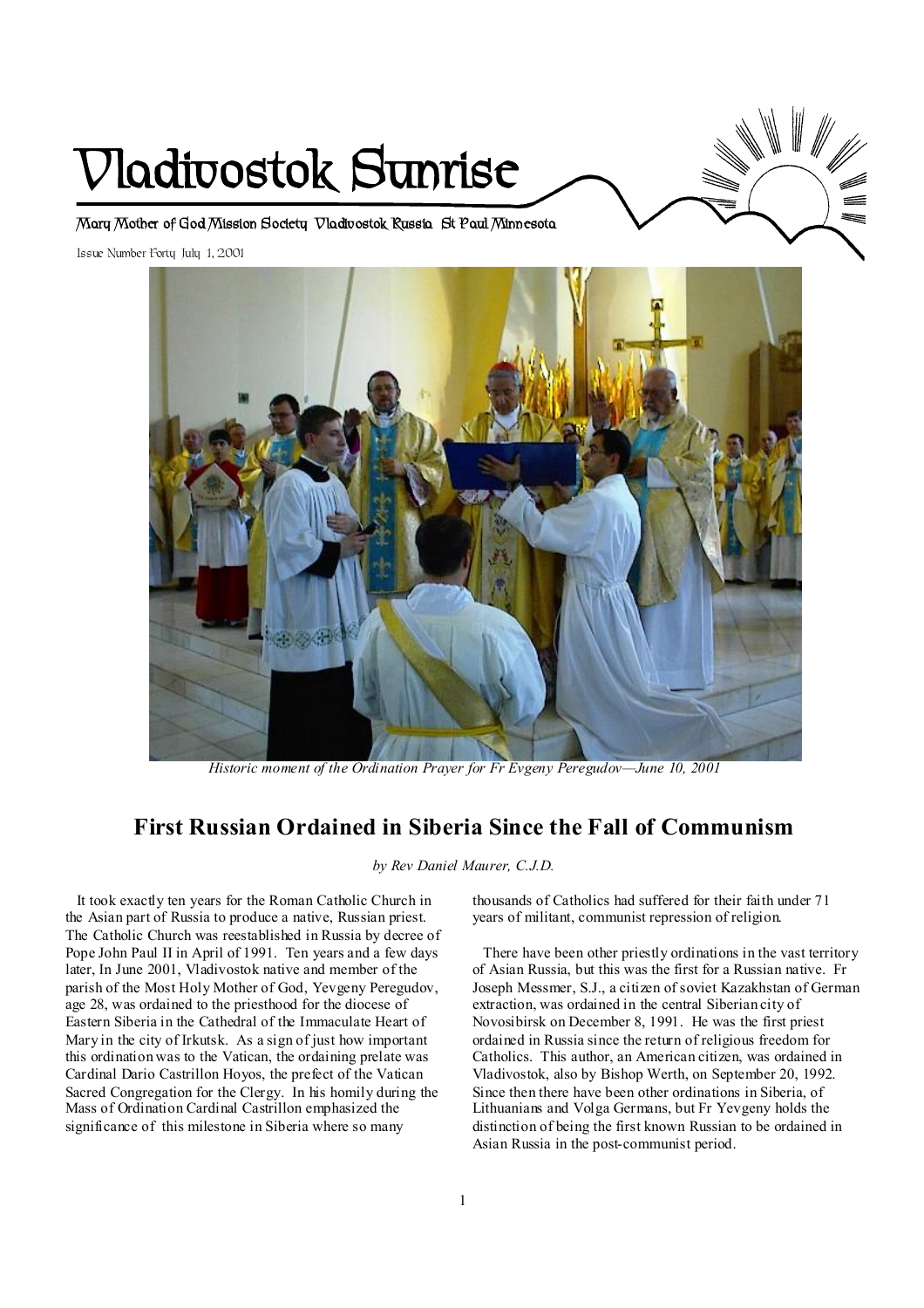In addition to being the first ordination in Asian Russia of a native Russian since the return of religious freedom, it was the first priestly ordination ever in the three-year-old Apostolic Administration (diocese) of Eastern Siberia.



*Bishop Mazur, Cardinal Castrillon, and Fr Myron Effing* 

Father Yevgeny ("Eugene" in English) was born in Vladivostok on April 7, 1972, the son of Yuri and Valentina Peregudov. He was raised on Russian Island, a military enclave just off the coast of the city center. Although his father was a military officer, his mother and grandmother were believing Christians. In those days, however, there were no churches in this Russian Far Eastern city of almost one million inhabitants, so there was no possibility of practicing one's faith. After the advent of "perestroika" (restructuring) in the late 1980's, and the opening of a church in Vladivostok, Yevgeny (Zhenya for short) was baptized. He became a member of the newly reborn Catholic parish in 1993. After more than a year of participating in the life of our parish he was accepted into the minor seminary in Novosibirsk by Bishop Joseph Werth, S.J. in 1994. The minor seminary program was designed to last two years, but because he would have been the only member of his class in the second year, and because he was recognized to be a well-prepared and mature candidate, he was allowed to enroll in the major seminary



*Deacon Peregudov in prostration during the Litany of Saints* 

after completing only one year of minor seminary studies.

 The only major seminary in Russia, Mary Queen of Apostles, had opened in temporarily quarters in the capital, Moscow, just one year earlier, so in September 1995 the priests and people of the Vladivostok parish staged a formal send-off of Zhenya to Moscow, a 10 hour flight from Vladivostok, to become a major seminarian. A month later we received a phone call from him in St Petersburg (a 12-hour train ride away from Moscow). Surprised, we asked him what he was doing there. In an unexpected move, the government had returned to the Catholic Church the second floor of the pre-Revolutionary seminary building in St Petersburg, so the government had evicted all faculty and seminarians from their temporary quarters in Moscow. Living conditions in the returned building were primitive but not as primitive as in Moscow, where for a few weeks Zhenya had lived in what he described as a dog house, actually a small, wooden utility trailer designed for use as a meal wagon on a construction site. Over the course of his six years in the seminary in St Petersburg Zhenya saw many changes and improvements, including the gift from the U.S. Bishops Conference of modern, institutional kitchen facilities made possible by the yearly collection for aid to the Church in Eastern Europe and Russia, and the complete restoration of the large and beautiful Gothic chapel in the seminary building, which is now used as one of only three Catholic parish church buildings in the city of 4 million people.

 The ordination of Fr Yevgeny in Irkutsk on Trinity Sunday, June 10, 2001, was a huge ecclesial event for the people of the three-year-old diocese of Eastern Siberia. Assisting Cardinal Castrillon, was diocesan bishop Jerzy Mazur, S.V.D. Since the ordination came at the end of the annual conference for all members of the clergy and religious life in the diocese, virtually all the priests and religious of the diocese were present. With priest and religious representatives from the two Russian seminaries (minor and major) and other guests and friends of the ordinand from Poland and other countries, the total attending the solemn and lengthy ceremony was over



*Vladivostok parishioners present at the ordination ceremony.*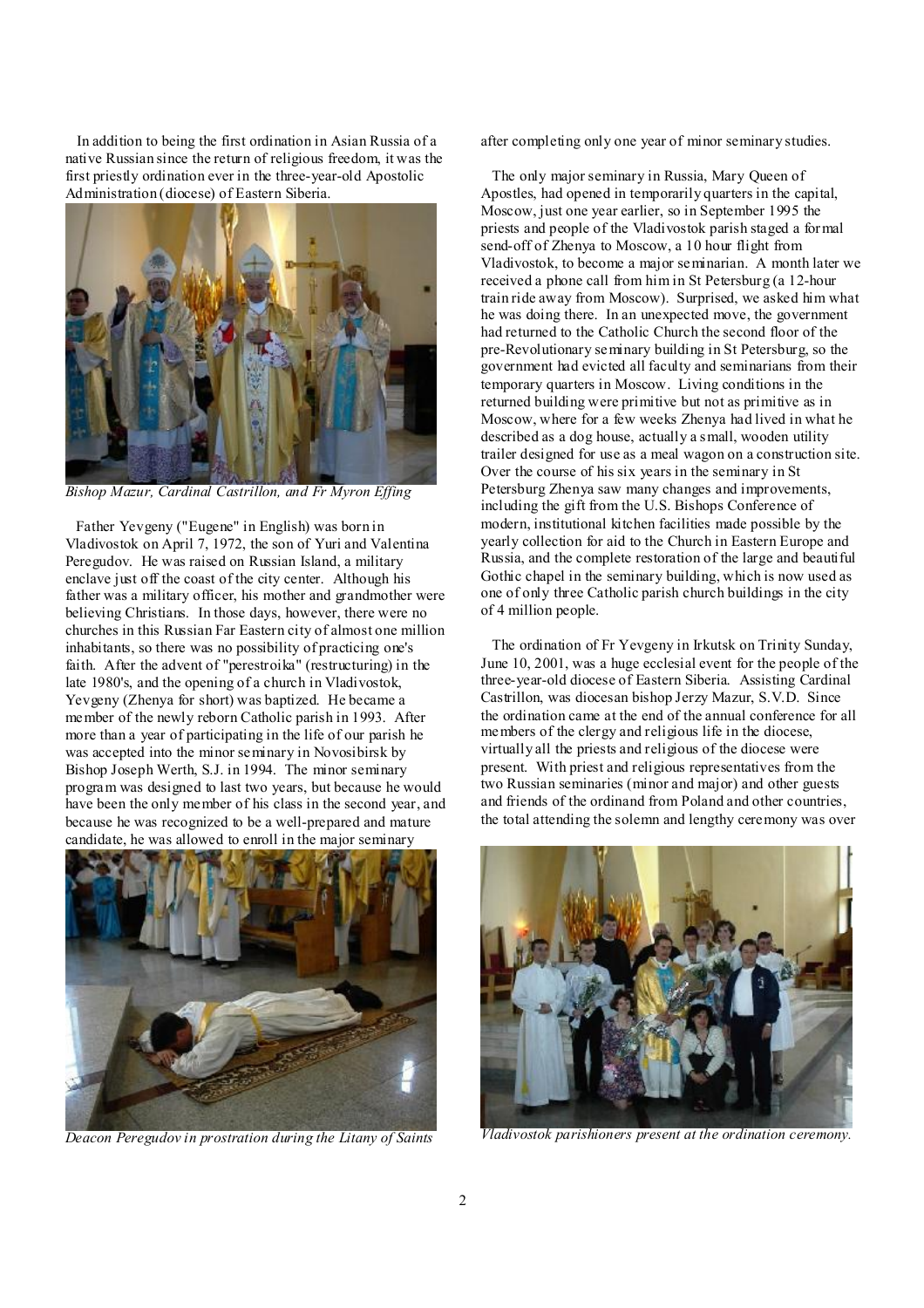45 priests and 35 sisters and brothers, plus hundreds of the faithful from many parishes of the diocese and from other countries.



*Father Yevgeny beginning his First Mass on June 17 in Vladivostok's Cathedral of the Most Holy Mother of God* 

The Sunday following his historic priestly ordination in Irkutsk, Fr Yevgeny Peregudov celebrated his first Sunday Mass in his home parish of the Most Holy Mother of God in Vladivostok for family, friends, benefactors and fellow parishioners. Very fittingly it was the parish celebration of the Feast of Corpus Christi, which can be considered one of the greatest feasts of the priesthood. At the festive and solemn mass Fr Yevgeny preached the homily, administered First Communion to a young member of the parish, and presided at the Eucharist procession around the church yard with the traditional four benedictions of the Blessed Sacrament at three stational altars outside and finally at the main altar. Pastor Fr Myron Effing, CJD and associate pastor Fr Daniel Maurer, CJD proudly concelebrated Fr Yevgeny's first mass, as did two priests from Poland, Fr Christopher who has been Fr Yevgeny's spiritual director at the major seminary in St Petersburg, and Fr Leshek, ordained in Poland two weeks earlier. Even the usually rainy Vladivostok spring weather cooperated by confining itself to slightly overcast skies, but not actually letting loose any raindrops during the time of the outdoor procession.



*Benediction on the street at the Corpus Christi procession.* 

The parish choir prepared a number of special songs, including a repeat performance of the beautiful arrangement of Fr Yevgeny's favorite hymn*, Amazing Grace*, which they had

sung a year earlier at his diaconate ordination, and a beautiful new arrangement of *Psalm 34 (O taste and see the goodness of the Lord)* by Sr Valentina Novokovska, the director of liturgical music for the Russian Bishops Conference in Moscow.

 Father Yevgeny's mother, Valentina Peregudova, who has not been in good health, was feeling well enough to attend the mass from Russian Island, located off the coast of Vladivostok, and accessible by ferry boat. Mrs Dee Baltes of Dayton, Ohio, our dear friend and mission benefactor, who began sponsoring Fr Yevgeny's seminary expenses three years ago, was also present for the joyous occasion. Also present for the mass were members of our parishes in Arsenyev, Romanovka and Ussurisk.



*Fr Peregudov's mother, Valentina Peregudova taking applause at the banquet.* 

*First Blessings by Fr Peregudov after mass.* 

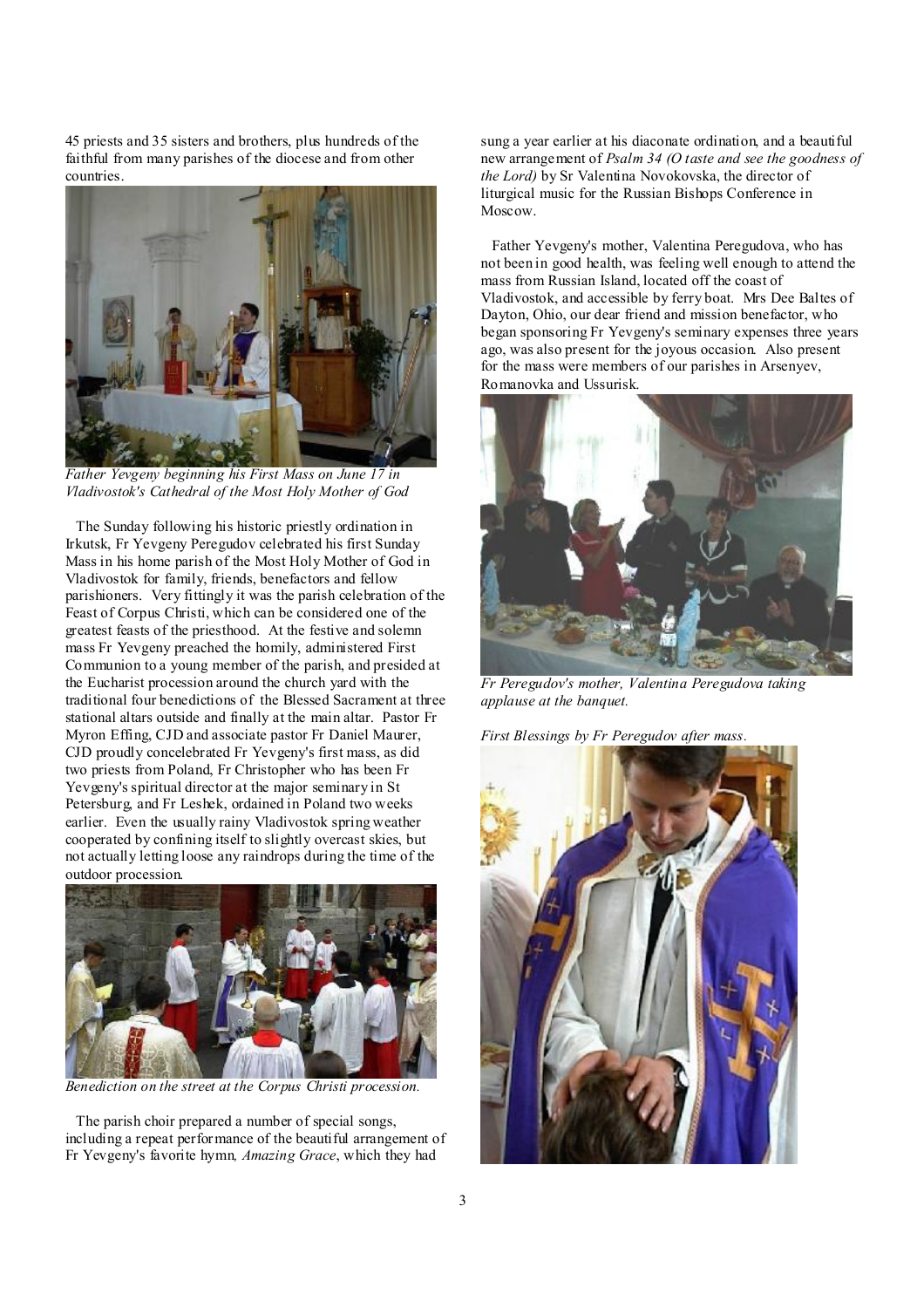After the Eucharist procession and final benediction, Fr Yevgeny remained in the sanctuary to give his first priestly blessing individually to all present, and to present them with a holy card commemorating the occasion. During the long time that the blessings continued, the choir sang hymns to the Most Holy Mother of God, the patroness of the parish.

After the mass and blessings all guests and many parishioners (180 people in all) gathered in a local cafeteria about three blocks from the church for an elegant and delicious banquet. The delightful Russian tradition of many formal toasts to the guest of honor was initiated by parish pastor, Fr Myron, who said that since Fr Yevgeny's father is deceased, he feels even more like a proud father to Yevgeny than if he were only his pastor and spiritual father. Dee Baltes gave a wonderful toast and ended with the perfectly pronounced Russian words, "Na zdoroviye!" ("To your health!").

We prayed that the occasion of the First Mass of Fr Yevgeny may have sowed the seeds of more priestly vocations from our parishes in the Russian Far East.

## Interview with Father Yevgeny Peregudov

#### *by Natalya Galetkina, correspondent for* Svet Evangelia *tr V Rev Myron Effing, C.J.D.*

**Q.** Father Yevgeny, Do you remember the first moment when you thought to become a priest?

**A.** The idea come to me when I was 12 or 13 years old. I simply began to dream about becoming a priest—it is the absolute truth! At the time I didn't think that I'd be exactly a Catholic pastor, but I dreamed about the priesthood. I even spoke to my mom and dad about it. I don't know exactly why, because even at that time such a question was "nonsense".

**Q.** That must have been in the 1980's when there were no churches around, and certainly no priests?

**A.** Yes, it was Soviet times. The faith and the very desire to be a priest seem like miracles even to me.

#### **Q.**Were your parents believers?

**A.** Not my father—he was a Communist—but mom was a believer; she was Orthodox. My grandmother was also a believer, who prayed a lot.

#### **Q.** Did she teach you to pray?

**A.** Yes. Both grandmother and mom. I knew prayers from childhood, and we had icons at home.

**Q.**How was your faith received at school?

**A.** No problem. At school I was a perfect pupil. I was a Pioneer, a member of the Communist Youth League, but all of that was like a mask, because we had the understanding: "If you have to, you have to." I wasn't in favor of it all in my heart, but to be otherwise was simply impossible. My relationship with God was my private business. In 1988 I was baptised in the Orthodox Church when grandmother took me there. I can'tsay that I was a practicing member. Sometimes I went to church, especially when there was some kind of big holy day, and sometimes I went with grandmother. But I have to say that I wasn't very "churched." That happened later when I began to regularly attend the Catholic parish.

**Q.** So you were baptised in the Orthodox Church, but you began to attend the Catholic Church. Why?

**A.** That was also a miracle like all of our lives. I was 19 or 20. I simply happened to turn on the TV and I saw a program about the Vladivostok Catholic parish. The young announcer invited people to attend a service. At the time the parish didn't have its own building but rented space. I don't know why, but I remembered the address which was in the city center. I remember very well the moment when I walked in: Everybody very kindly greeted me. I was amazed—I just walked off the street as an unknown figure. From the human standpoint it was very pleasant how they received me—with gentleness, with love. Fr Myron Effing had the mass. I went up to him and said right away, "I want to be a priest." Understand that I don't know myself how that suddenly came out! He said back to me, "Yes? Well why not?" I was amazed at the simplicity and spiritual warmth. I began to actively participate in the life of the parish and became an altar server. I began to get what had been missing in my life.

I have to say that I had a difficult childhood because we were very poor. I wasn't lonely because there were always many friends. But something was missing inside, something spiritual. To go once a month to the Orthodox church to pray, but not knowing what you were praying because the service was in Old Slavonik, an unknown language...Of course there was a lot of good there, but I didn't find there the fullness of what I needed. But in the Catholic parish I got acquainted with the Church like a community which was able to give me spiritual nourishment.

After I spoke to Fr Myron about my intention to be a priest, I repeated to him my request to enter the seminary. I graduated from the technical school and awaited the time when I might go away to study. That was my vocation. That was the miracle.

**Q.** You say that you began to dream about the priesthood when you were 12 or 13 years old. What did you really know about it at that time?

**A.** What did I know about priests?—That they had beautiful clothing, a father figure with a beard who sang beautiful music and who swung a censor! I liked it all! Of course it was a childish impression. But all the same, there was something mystical about it, something sacramental which appealed to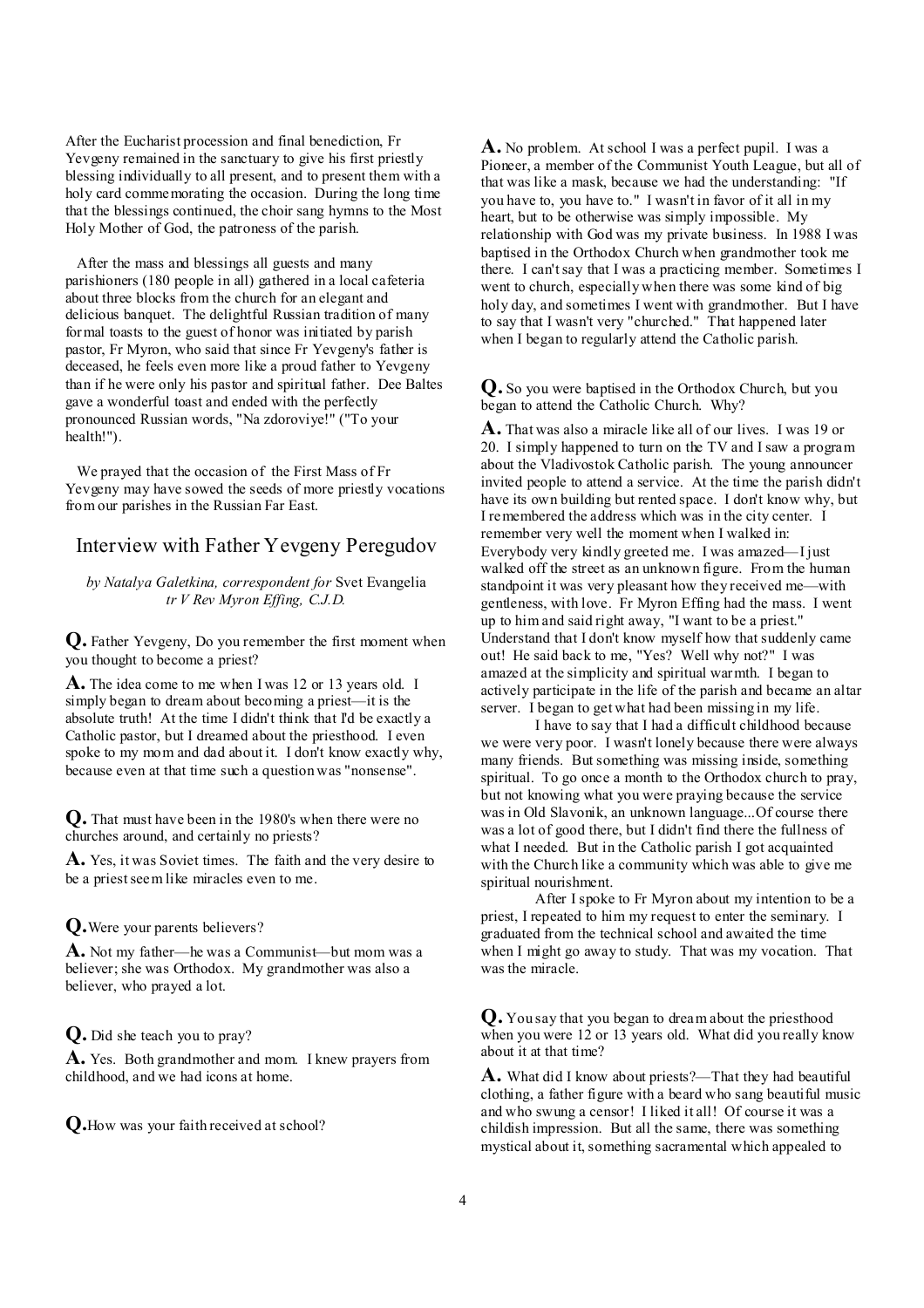me. Something spiritually creative. I could feel the presence in my life of some greatness, and most importantly, something like the beginning of what could be. Maybe it was abstract and too big for me, like some cosmic mind—God—but exactly personal. Just as we are talking, two people, so God was present for me: He was "Somebody". At that age I turned to God when something happened. If I got sick, or if I got bad marks, I always prayed. Maybe my prayer to too informal. But there was that feeling of the personal presence of God in my life at that time.

Of course, it was God's grace. When something was going wrong I turned to prayer, and it helped me to overcome those difficulties. Maybe somebody will say it was simply delusion or fantasy. But I'm sure that it was contact with a personal God. And what is more important, it was a personal presence who loved and forgave me. Those two aspects are very important, the love and the forgiveness of God.

**Q.** So that that early age of 12 you understood it all just as you now describe it?

**A.** No. I understood as time went by. Then it was just spontaneous prayer in which I felt the presence of God. I felt the necessity of His presence in my life.

**Q.** It was some sort of program for your life and you felt it?

**A.** Maybe the word program is not exactly right in this case. One can always say yes or no. We are, after all, free. But I felt as though He was calling for me to go somewhere, that He wanted to lead me. How many times in life it happens that something doesn't turn out as we might like, maybe we get angry, but then in time we begin to understand that it was right, that it had to happen just that way, and, even, thanks be to God that it happened!

**Q.** How did your friends react to your decision to go to the seminary?

**A.** They simply said, "It's your personal decision." Besides, at that time a significant religious wave swept the country, do you remember? They were opening churches everywhere and young people began to go to church.

**Q.** And you went to the seminary in Novosibirsk?

**A.** Yes. I studied there a year and then went to Moscow. I was there two months after which the whole seminary moved to St Petersburg. So I lived through the whole process of the "Exodus" from Moscow to the "Holy Land" of St Petersburg with all the movement of baggage and properties.

**Q.** Where would you like to work after ordination?

**A.** That is difficult to say, but, for example, I don't want to work in the chancery. Of course, if it is necessary, I'll have to, but I'm not attracted to it. I'd prefer to work in some parish.

**Q.** Even in some backwoods village?

**A.** Well, of course, I'd not like that either. I'm a city person accustomed to city conveniences. It would be nice to work in Irkutsk, or in Bratsk, for example, or on Kamchatka or on Sakhalin Island. I'll go wherever they send me. If the bishop says, "Go", it's "I'm going."

# **How to Communicate with Us**

## **Office in Russia:**

**Phone:** (011-7)-4232-26-96-14 **FAX:** (011-7)-4232-26-96-16 **E-mail:** [myron@eastnet.febras.ru](mailto:myron@eastnet.febras.ru) [daniel@eastnet.febras.ru](mailto:daniel@eastnet.febras.ru) [CARITAS@mail.primorye.ru](mailto:CARITAS@mail.primorye.ru) **Internet** Russian language: <http://www.catholic.ru>

**Letters** without donations can be sent to: Most Holy Mother of God Catholic Parish Volodarskovo 22 690001 Vladivostok RUSSIA

Please do **not** send any **donations** of any kind directly to Russia. For donation information, see below.

### **Office in America:**

**Phone and FAX:** (651)690-5139 and (651)227-0208 **E-mail:** [RussianMission@juno.com](mailto:RussianMission@juno.com) **Internet:** <http://www.vladmission.org>

**Donations** of money and **letters** should be sent to: Mary Mother of God Mission Society 1854 Jefferson Ave St Paul MN 55105-1662

Or you can donate from your credit card through our web site. Your donations are tax-deductible. You will receive any required receipt for IRS tax purposes by return mail.

**Donations** in kind. If you have items that you think we can use, please contact Mrs Sandra Sonnen at the Mission Office in St Paul giving a complete list of items.

**Vladivostok Sunrise** Edited and Produced in Russia by V Rev Myron Effing, C.J.D. Printed by the Sisters of St Peter Claver, St Paul, Minnesota. Assembled for mailing by Nativity Parish, St Paul, Minnesota. Mailed by Mary Mother of God Mission Society, St Paul, Minnesota. Authors are noted if other than the editor.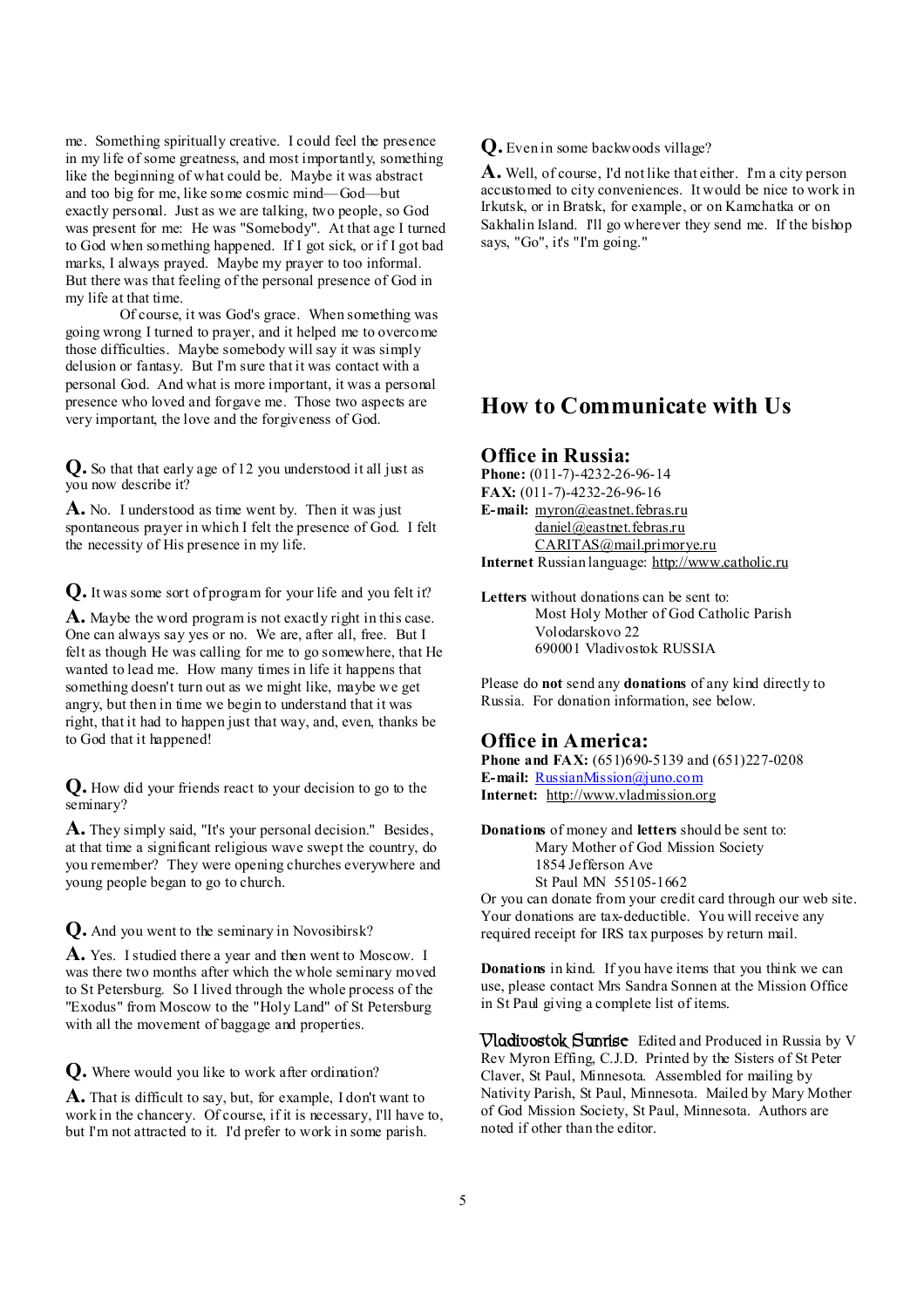# **News Notes**

#### *by V Rev Myron Effing, C.J.D.*

• We have just received copies of Father Christopher Zugger's book, *The Forgotten: Catholics of the Soviet Empire from Lenin through Salin* (Syracuse University Press, 2001). The book features some historic photos from our parish, and covers a lot of territory besides the Far East. Congratulations to Father Zugger who has been a long-standing and faithful benefactor of ours from Albuquerque, New Mexico. It is difficult to say that one would enjoy the book, but one could say that it is a necessary read for Catholics. Order it at your favorite bookstore or on the internet.



• One of our sisters from Spain, Sr Alicia Gonzalo Lopez, was elected one of the ten most popular teachers at the Far Eastern State University. She says she doesn't know how it could be, because she only teaches two small sections of Spanish! But surely the statistics don't lie.



*Our fledgling scouts tour a battleship in Nakhodka bay.*

• Our parish in Nakhodka, Our Lady of the Pacific, had only several children in the parish because most of the parishioners were elderly people whose children and grandchildren had moved to other parts of Russia. So we've had a campaign to attract more children to the parish. We are trying to form a

scout troop, but Russians feel they don't know how to do it. In Soviet times the Scouts became the "Pioneers", and raising and dealing with children became a special profession of teachers, kindergarteners, and children's home personnel. There was the attempt to remove children from the family and put them in more "communal" settings. Now children are more dependent upon the family, but still not to the extent that they are in America, for instance. Gradually the group of scouts and leaders is taking shape as experience is gained from various projects.

• Thanks to Catholic Charities USA and to their donors we have been able to do much for the women prisoners of the Women's Prison in Khabarovsk, which houses felons from throughout the Russian Far East. The work involves clothing and shoes, medicines for tuberculosis, tickets home for those released who must fly because of lack of road to their home cities, personal counselling, and many other projects. Our representative who works in the prison, Alexei Hartman, has made good impact on the prison as a whole. He is currently serving on the Prison Honorary Council, which studies prison problems, makes suggestions for improvements, and serves as watchdog for violations of rights. Now he has been invited to serve on the All-Russia Prisons Honorary Council of the Russian Department of Justice, which works under Senator Reznik in Moscow. As was explained to Alexei by Khabarovsk Prison Wardon Govzman, "Most people just give humanitarian aid and leave. You have shown your interest and dedication by continuing to work with the prison and with prisoners."

• We were saddened by the unexpected death of one of our workers. Peter Nicolaevich Belikov, 63, died in the hospital of a heart attach on Sunday, June 10. An Orthodox believer, he was among our longest employees, working with us since the time we first received the church building, taking care of the boilers and water and sanitation systems. Fr Myron and Fr Dan presided at his funeral on June 14, with burial in the Sea Cemetery on Churkin. He always had a smile and such fatherly advice and helpful attitude that his fellow employees referred to him as "The Father".



 *Peter Nicolaevich Belikov (center) with fellow workers.*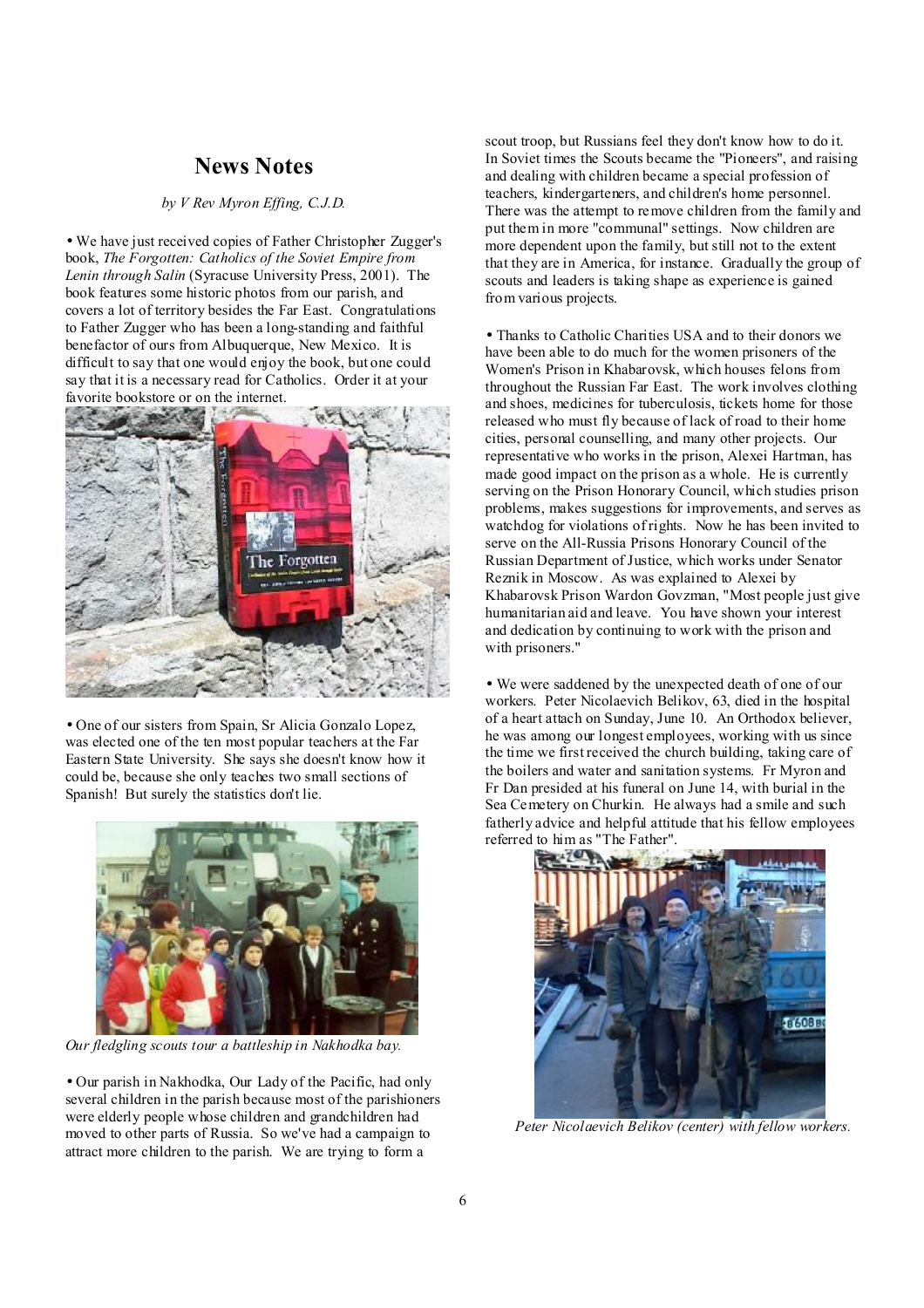• Thanks to American Rose Bucher of Seattle Washington and Kristina Pavlovna of Vladivostok, the first Women's Support Center is about to open in Siberia. Rose and Kristina were instrumental in opening our first five centers in the Russian Far East, but in mid-June they trained a staff in Irkutsk near Lake Baikal. The first task of a WSC is to serve as a crisis pregnancy center, and then as an extention also to work with new moms and moms with many children. We'd like to expand to work to help dads, too. Kristina is the editor of our publication "*To Receive Life*", which shares experiences, plans, ideas, and thinking between all the Women's Support Centers. Support for each center costs about \$5000 per year. Benefactors can be of direct benefit to young moms also through the "Adopt-a-Birth" program, where \$20 pays for the medicine that a new mom needs to give birth to her child.

• Our website was broken into by a hacker who placed anti religious and pornographic materials on our site (sorry if you saw it!) My helper in Khabarovsk, Alexei Hartman, says that hackers also broke into the Catholic.RU site in Blagoveschensk, and Alexei began to suspect that the hacker was an acquainance of his when some of the messages carried information that only an acquaintance would know. Included were death threats against his wife and child, as well as the usual pornography. There were also materials sent to him from our American site. So he called the special police (like the Russian FBI) and they identified the hacker--a neighbor who lives in the same building as Alexei. He is now being charged with criminal activity and threat to life. The sentence, if he is found guilty, is one year in jail.



*Mr Andre Popok, our parishioner who now lives in Kiev and Brother Oleg. In the background the famous Kiev monastery.* 

• I made a trip to the Ukraine in mid-May, not only to renew my visa which has to be done every three months, to also in order to check out institutions to which we might send people for theological training, especially Brother Oleg who will hopefully be able to study in the Fall. He nearly has a degree in history from Moscow State University, but those courses were in atheist times, and he wants to study the History of the Church and the History of the Liturgy. Later he can become a teacher in his own right in those subjects here in the Far East. So far the best options seem to be the Eastern Catholic Theological Academy in Lvov or the Dominican Roman Rite Theological Academy in Kiev. There is a possibility to consider some schools in Slovakia, too. It is a big decision on which hangs much of the development of theology in these parts of Russia. There doesn't yet seem to be any reasonable theology program in Russia for those who are not priesthood candidates as yet. We are looking for a program in a language that is similar to Russian.

• On June 21 I had the first mass in our new parish in the City of Pokrovka here in Primorsky Krai. We haven't decided on a name yet, but it will probably be "Presentation of the Child Jesus". Perhaps a parish named Presentation in America would like to be a sister parish? The new parish already has 50 baptised Catholics, and they are very anxious to begin good parish life. For a while we will have the monthly mass in a cafe owned by one of the parishioners. The area is agricultural, but many of the parishioners have only recently imigrated from Georgia and they are mostly businessmen.

• Hopefully we will be able to start a student parish at the University this coming year. We've asked for some grants from foundations to help, but so far no funds. There are over 30,000 students in the universities in Vladivostok. The Mormons and the Protestants already have huge student services programs. We will again probably be the last house on the block--Catholic programs are very underfunded. The Protestants in Nakhodka had several resident pastors already nine years ago, and they have already built new churches. We Catholics still limp along there with no resident priest and only one mass per month. And no church!

## **From the Development Desk (con't from Pg 8.)**

- We have moved the mission office to St Agnes Convent in St Paul. The telephone is 651-227-0208, but you can still use the old number--651-690-5139.
- There have been many visitors to the mission in Vladivostok this summer. Korean Air has had some wonderful deals on air fare. Call the mission office to chat if you might be interested in going. There is a lady who would like to visit if she can find a fellow traveller.
- You can now make your donation on line using your **credit card.** See our web site**:**  <http://www.vladmission.org> For those who live outside the United States, this is the best way to make a donation.

God love you and your family, Sandra and Dave Sonnen National Coordinator and National Chairman [russianmission@Juno.com](mailto:russianmission@Juno.com)